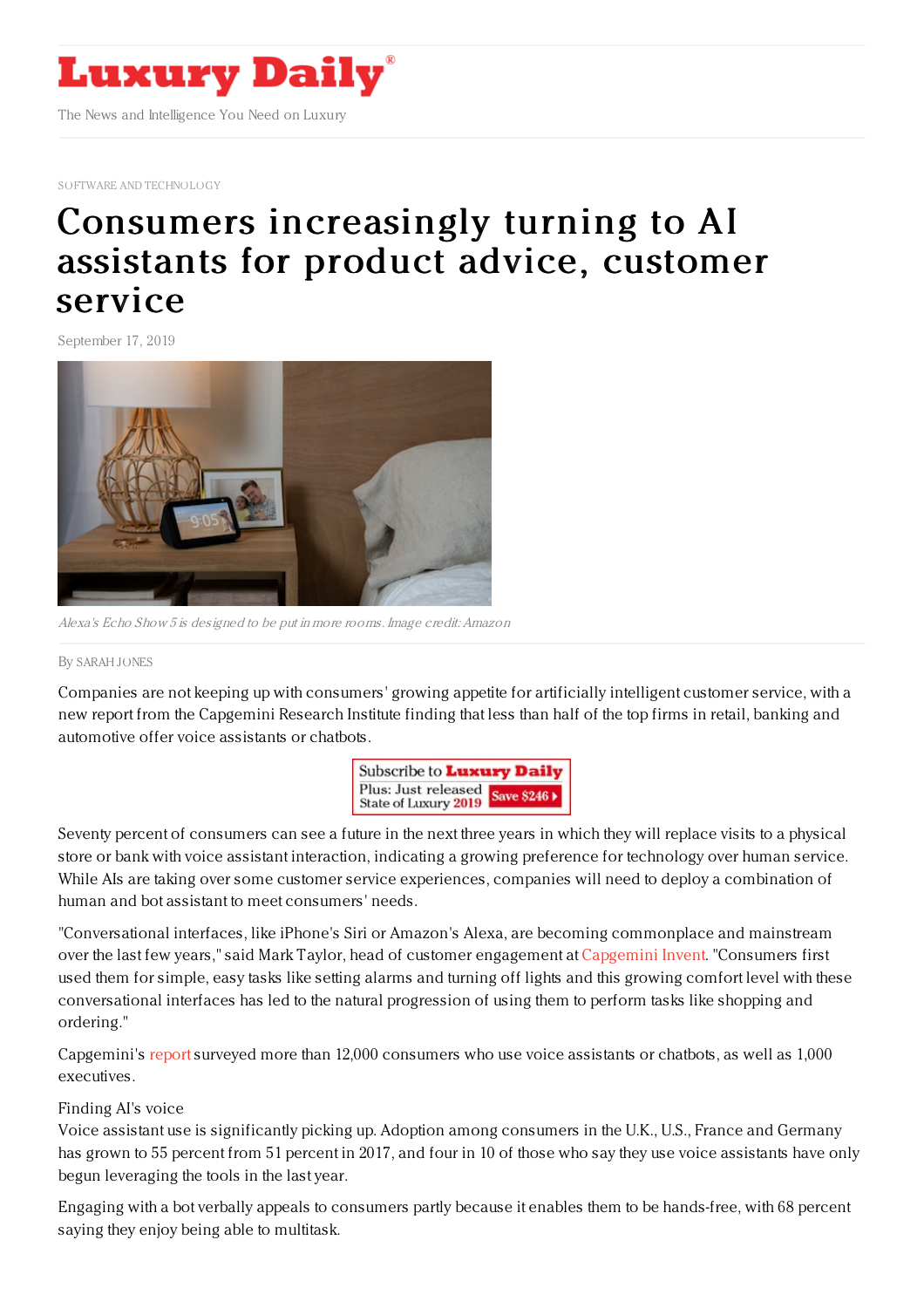Three-quarters of consumers use voice or chat assistants during the purchase path, interacting with the AIs to research products, buy merchandise or check their order status. Fifty-four percent of consumers globally have used a voice assistant to complete a purchase as of 2019, compared to just 35 percent in 2017.

Consumers are also using voice assistants more to engage with brands post purchase, with 53 percent saying they have booked service appointments through this type of AI.

Satisfaction levels with voice assistants are up from two years ago across devices. However, voice assistants on phones got better scores than devices such as the Google Home and Amazon Echo.



Google Home. Image credit: Google

Fifty-nine percent of consumers say that personalization via chatbots has also been improving, and 62 percent report satisfaction with companies' text bots.

Automotive brands are the most apt to employ voice assistants, with 48 percent of the top 100 companies offering verbal assistance.

For instance, Chinese ecommerce giant Alibaba is linking consumers' cars to their homes with an automotive artificial intelligence solution.

The retailer's AI + Car solution, which is used by OEMs including Daimler, Audi and Volvo, allows consumers to interact with their vehicles through its Tmall Genie voice assistant, checking the car's status or controlling settings from their home (see [story](https://www.luxurydaily.com/tmall-connects-mercedes-audi-cars-with-ai-integration/)).

However, automakers are less likely to incorporate chatbots, with only 15 percent having a chatbot feature.

Retail and consumer products brands are largely falling behind in AI customer service adoption, with less than a quarter offering a voice assistant or chatbot.

Three-quarters of companies that have implemented chatbots or voice assistants have seen a positive impact, such as fewer calls to customer service, lower customer service costs and even a bump in loyalty. Consumers are also apt to feel more trust in a company or tell their friends and family about the brand after having a fulfilling experience with an AI assistant.



Simon launched <sup>a</sup> chatbot to help mall visitors. Image credit: Simon

In addition to helping companies streamline customer service, AIs enable firms to glean information from consumer interactions to power new product ideas.

However, with data sharing come concerns about privacy.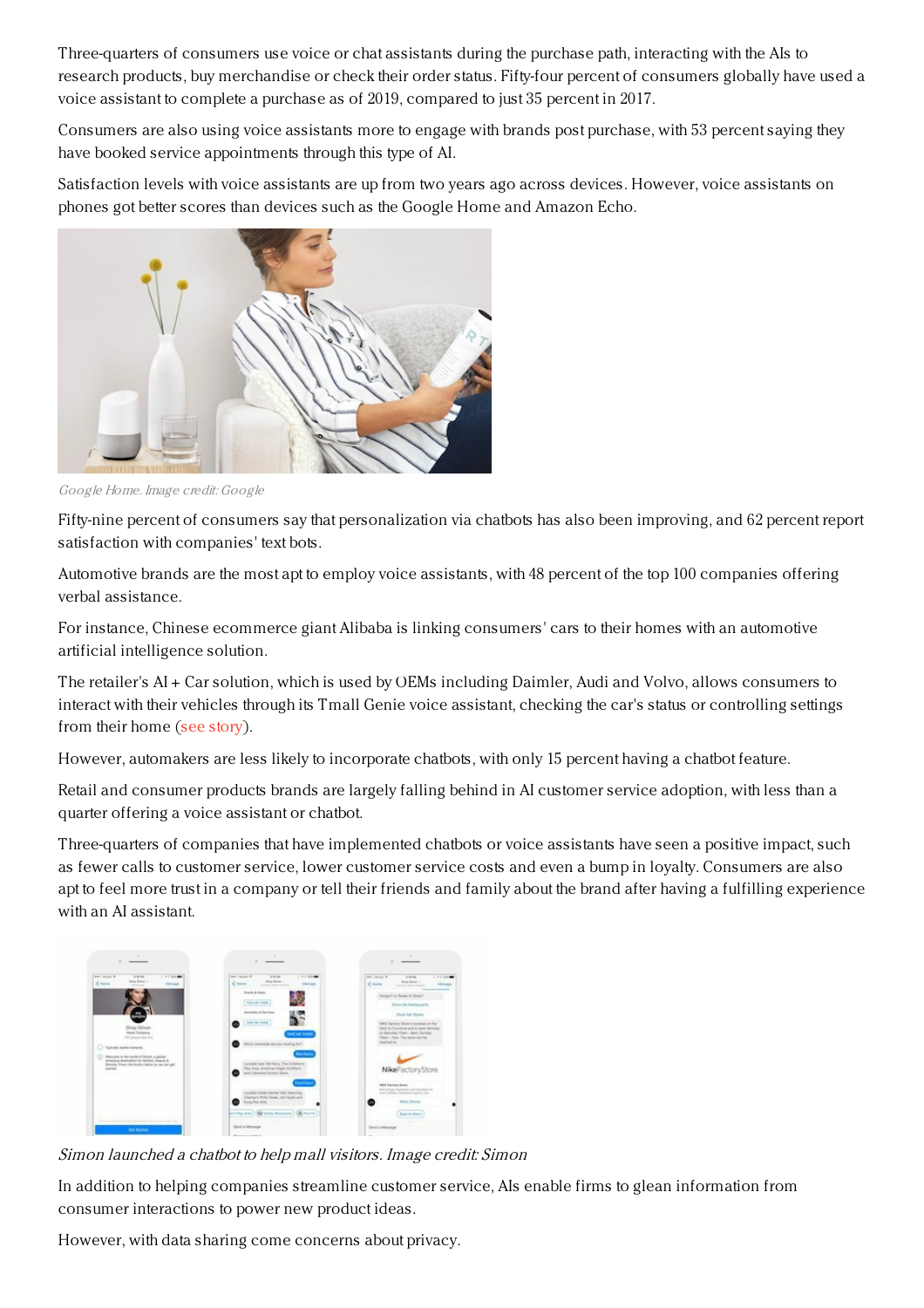"Privacy and security remain paramount," Mr. Taylor said. "Since our last research, it seems there has been little change in consumer concerns about how voice assistants affect privacy and data security.

"Companies must do more to address both these concerns and consumers' increasing expectations, as conversational commerce increasingly moves into the mainstream," he said.

Human-inspired touch

Companies can improve the experience with AI assistants by making them feel more human and less robotic. This could mean giving consumers the opportunity to personalize their AI customer service representative, something that 58 percent of consumers are interested in.

For example, about half of customers would like to be able to give an AI a custom name or personality. Meanwhile, 60 percent of respondents want their voice assistant to pick up more details over time to personalize their experience.

Consumers are also growing to see voice assistants as an alternative to talking to a human. Forty-two percent feel more comfortable discussing personal issues with a voice bot, and more are turning to these devices for advice such as product suggestions.

Capgemini found that for product research that was low involvement, with minimal questions needed, consumers actually trusted a chatbot more than a human salesperson. However, once a query becomes more complex, they seek out the input of a sales associate over an AI.

"I don't think chatbots are there yet in terms of providing better quality answers in a chat," said Stan Sthanunathan, executive vice president at Unilever, in the report. "They can provide a faster response, but faster is not necessarily always better.

"Therefore, we are using it in conjunction with humans as opposed to in place of humans," he said.

Consumers say they want more context to their chatbot experiences, such as images or videos.

Cosmetics brand Este Lauder launched a conversational chatbot through Facebook Messenger that let customers virtually try on its products through augmented reality.

The chatbot offered recommendations and answered questions as customers searched for lipstick and other cosmetics. Additionally, technology from ModiFace let customers project an augmented reality version of Este Lauder products onto her face using a smartphone's camera (see [story](https://www.luxurydaily.com/estee-lauder-debuts-ar-chatbot-for-lipstick-lovers/)).



Este Lauder's chatbot. Image credit: Este Lauder

Some brands have created chatbots that reflect their own personality, making a more conversational and human experience for consumers.

When The Cosmopolitan hotel in Las Vegas was looking for ways to leverage digital tools to encourage guests to explore the property, it hit on an idea: creating a virtual guide with sass and personality.

From this decision came Rose, a chatbot with a witty and irreverent personality that has helped drive up engagement and retention among The Cosmopolitan's customers. At Forrester's annual Consumer Marketing event in 2018, an executive from the hotel walked attendees through the development of Rose and how the artificially intelligent guide has helped the hotel improve customer experiences (see [story](https://www.luxurydaily.com/the-cosmopolitans-sassy-chatbot-shows-customers-a-good-time/)).